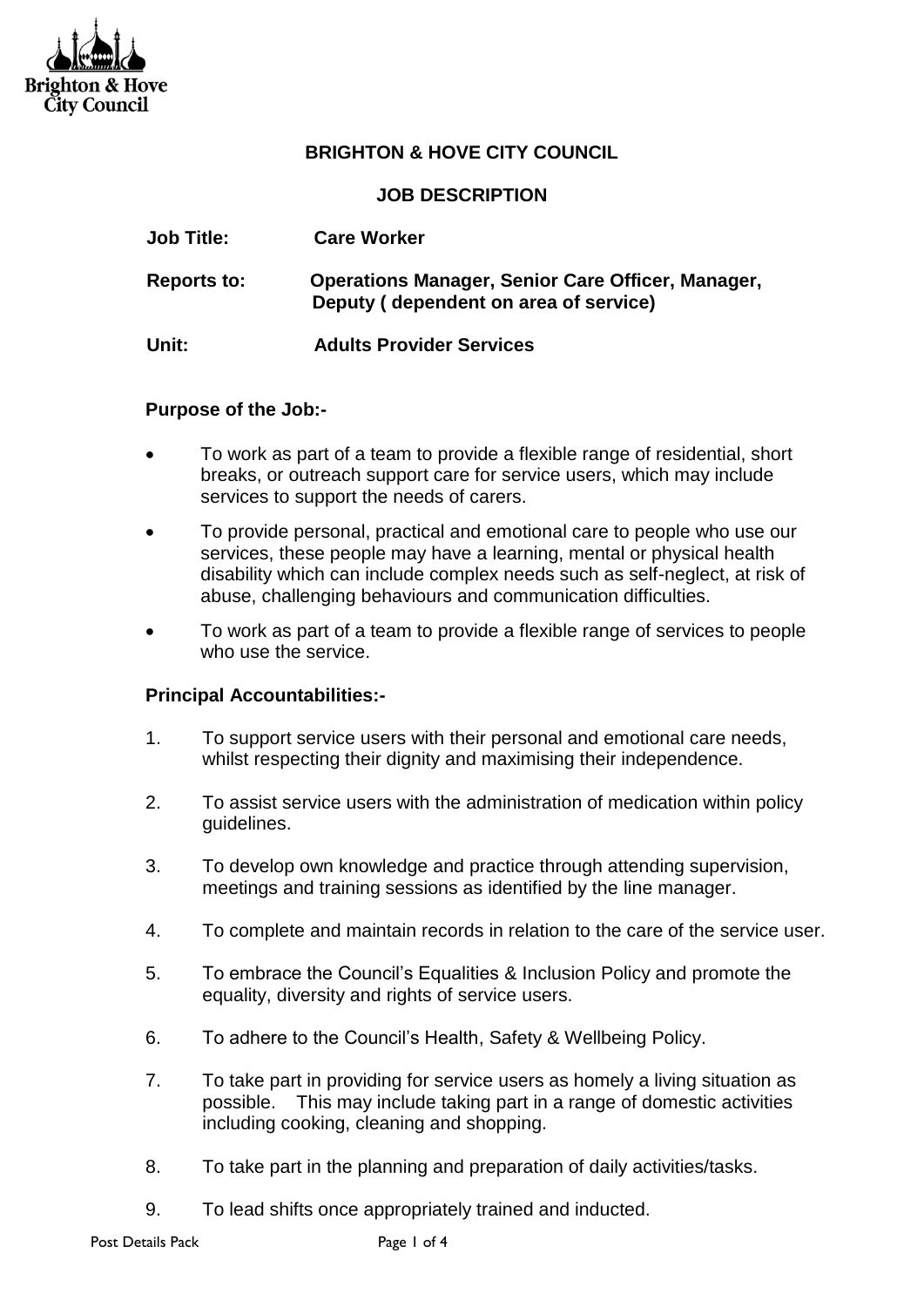- 10. To meet the emotional demands of caring for a service user.
- 11. To work as part of a team.
- 12. To demonstrate a commitment to personal development through training and a willingness to undertake QCF training.
- 13. Ability to work on a professional basis adhering to professional boundaries and working within guidelines.
- 14. To work flexibly on a team based 24 hour rota including sleep-ins, weekend work and unsociable hours. To work flexibly across the service when required to.

## **Equality**

 To uphold and carry out the duties of the post with due regard to the City Council's Inclusive Council Policy.

### **Health & Safety**

You must be prepared to be responsible for the implementation of, and compliance with, the provisions of legislation relating to the health and safety of such employees and areas of the workplace as fall under your direct control and for complying with legislation relating to such works and contracts as are within your direct responsibility.

### **General**

Your duties will be as set out in the above job description but please note that the Council reserves the right to update your job description, from time to time, to reflect changes in, or to, your job.

You will be consulted about any proposed changes.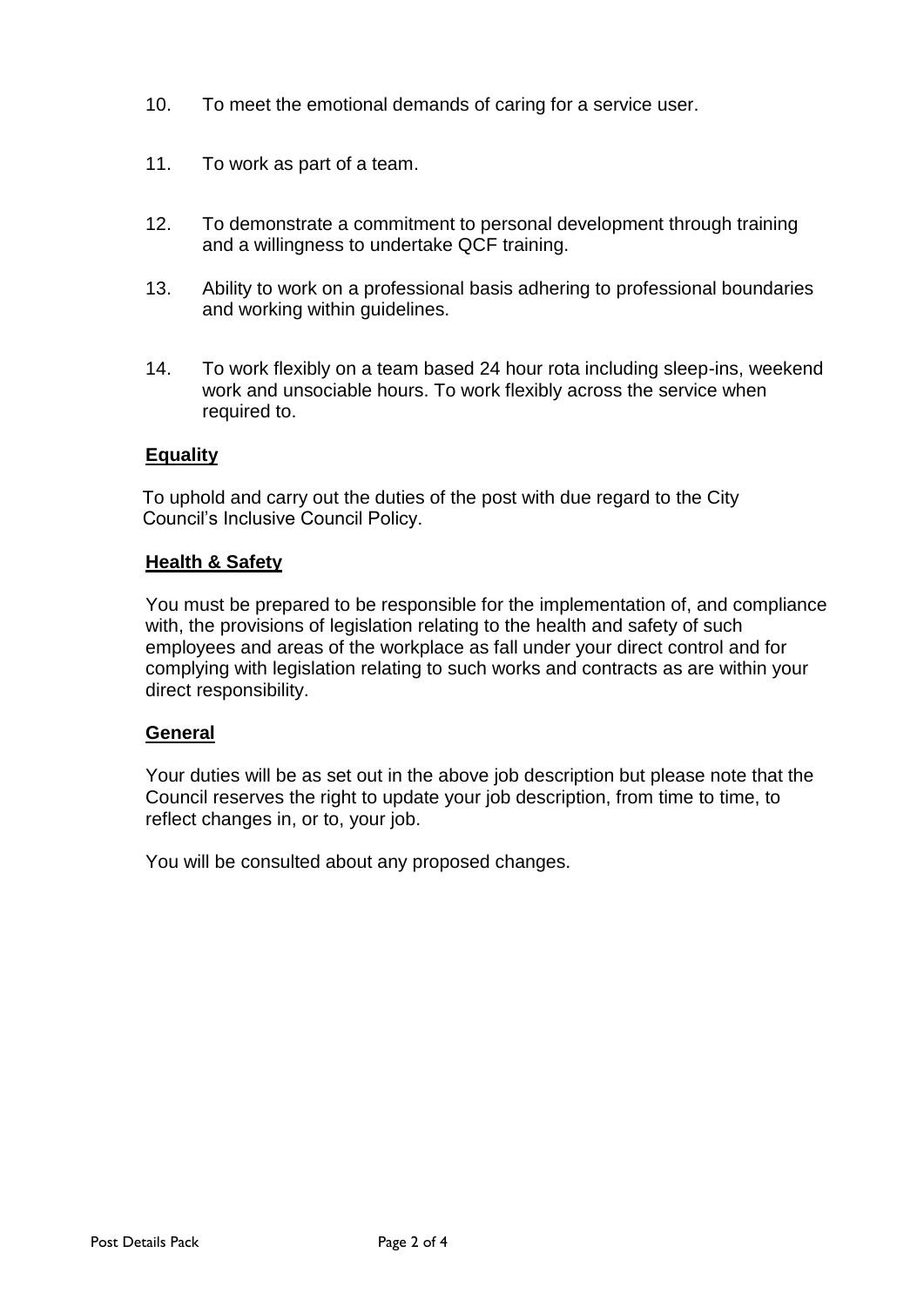# **BRIGHTON & HOVE CITY COUNCIL**

# **PERSON SPECIFICATION**

| Job Title:         | <b>Care Worker - Care Crew</b>                                      |
|--------------------|---------------------------------------------------------------------|
| Grade:             | Scale 3                                                             |
| <b>Department:</b> | <b>Families, Children and Learning &amp; Adult Social Care</b>      |
| <b>Section:</b>    | <b>Older Peoples and Learning Disability Accommodation Services</b> |

|                                        | <b>ESSENTIAL CRITERIA</b>                                                                                                                                                          | <b>Method of</b><br><b>Assessment:</b><br>(A= Application<br>Form; $I = At$<br><b>Interview; T= Test)</b> |
|----------------------------------------|------------------------------------------------------------------------------------------------------------------------------------------------------------------------------------|-----------------------------------------------------------------------------------------------------------|
| <b>Experience</b>                      | Experience of working within a team                                                                                                                                                | A&1                                                                                                       |
| <b>Skills and</b><br><b>Abilities:</b> | Literacy Skills to record observations and<br>Numerical skills to operate service unit and<br>service users finances                                                               | Т                                                                                                         |
|                                        | Ability to attend to personal care needs of<br>service users.                                                                                                                      | A&I                                                                                                       |
|                                        | Good communication skills including verbal and<br>written Ability to work unsupervised on                                                                                          | <b>A, I&amp;T</b>                                                                                         |
|                                        | occasions.                                                                                                                                                                         | A&I                                                                                                       |
|                                        | A responsible attitude towards work.                                                                                                                                               |                                                                                                           |
|                                        | Ability and Willingness to respond flexibly to a<br>wide range of duties encompassed by the job                                                                                    |                                                                                                           |
|                                        | Ability to undertake training and a willingness to<br>work towards a qualification                                                                                                 | <b>A&amp;I</b>                                                                                            |
| <b>Equalities:</b>                     | Ability to work in a person centred way that<br>respects the rights and wishes of service users                                                                                    |                                                                                                           |
|                                        | <b>Basic ICT skills</b>                                                                                                                                                            |                                                                                                           |
| <b>Other</b><br><b>Requirements:</b>   | To be able to demonstrate a commitment to the<br>principles of Equalities and to be able to carry<br>out duties in accordance with the Council's<br>Equalities & Inclusion Policy. |                                                                                                           |
|                                        | Commitment to acquiring awareness and<br>knowledge of Health and Safety policy and                                                                                                 | A&I                                                                                                       |